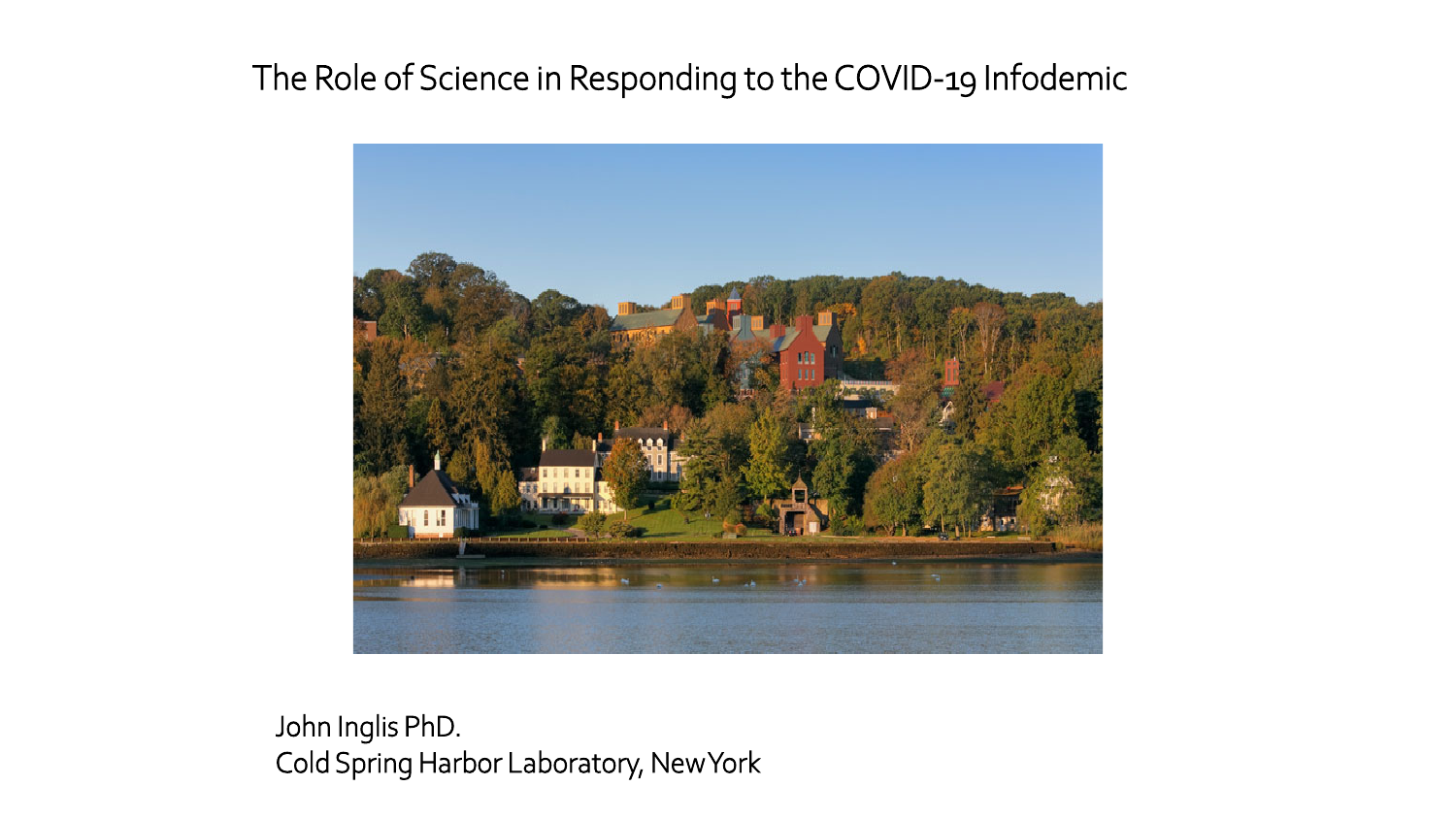Disclosures: John Inglis PhD

Cold Spring Harbor Laboratory

Professor

Co-founder, bioRxiv and medRxiv

Founding Executive Director and Publisher, Cold Spring Harbor Laboratory Press Executive Committee Member and Academic Mentor, School of Biological Sciences

Principal Investigator

Chan Zuckerberg Initiative: the growth and development of bioRxiv

Chan Zuckerberg Initiative: to scale the growth and curation processes of medRxiv

Solebury Trout LLC: distribution of A Cure Within

Flowers Foundation: distribution of *Malaria: Biology in the Era of Eradication* 

External

Co-founder, Life Science Alliance LLC Advisory Board Member, MIT Press Advisory Board Member, Research On Research Institute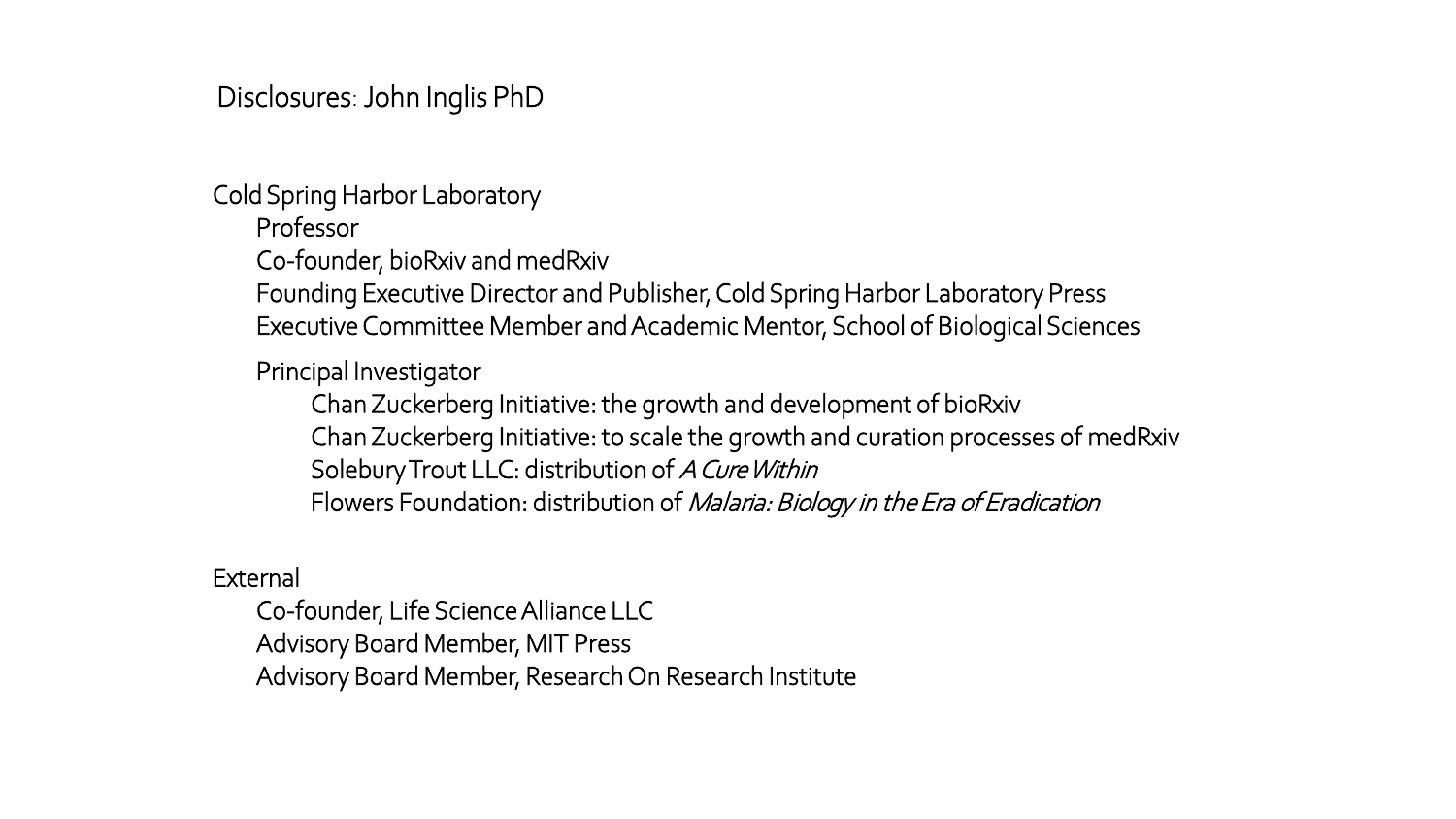### Preprints are not new

Physics, math, quantitative science: 1.8 million papers on arXiv in 30 years

Biology: 100,000 papers from 138 countries on bioRxiv in 7 years

Health science: 14,000 papers from 123 countries on medRxiv in 18 months

2426 pandemic-related papers on bioRxiv, 6% of its 2020 total 8782 pandemic-related papers on medRxiv, 66% of its 2020 total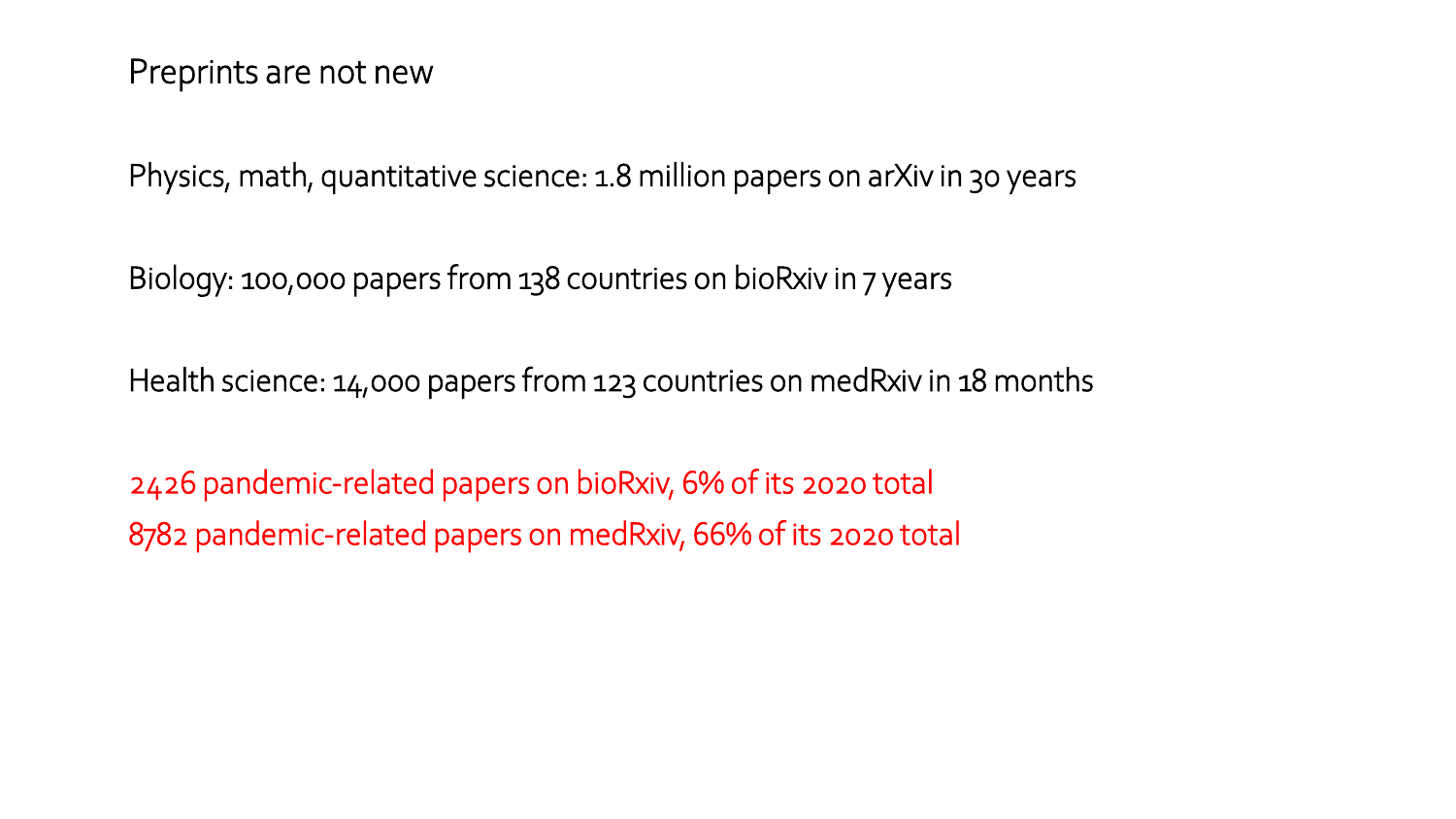## Why preprints?

"It's just incredible how we need something like medRxiv at a time of a pandemic. We cannot wait six months for the standard peer review process at a time when people have information that desperately needs to be shared. As long as it comes with the appropriate disclaimers, which medRxiv does very well, I think we can learn from each other. We don't just learn from formal randomized controlled trials. We learn from data that's shared in real-time with the appropriate limitations understood, so medRxiv has been a great disruptor of our very clunky and slow system that was never designed for a pandemic or health emergency. It was designed for peacetime, slow movement".

Marty Makary, Johns Hopkins University,

Editor-in-Chief, MedPageToday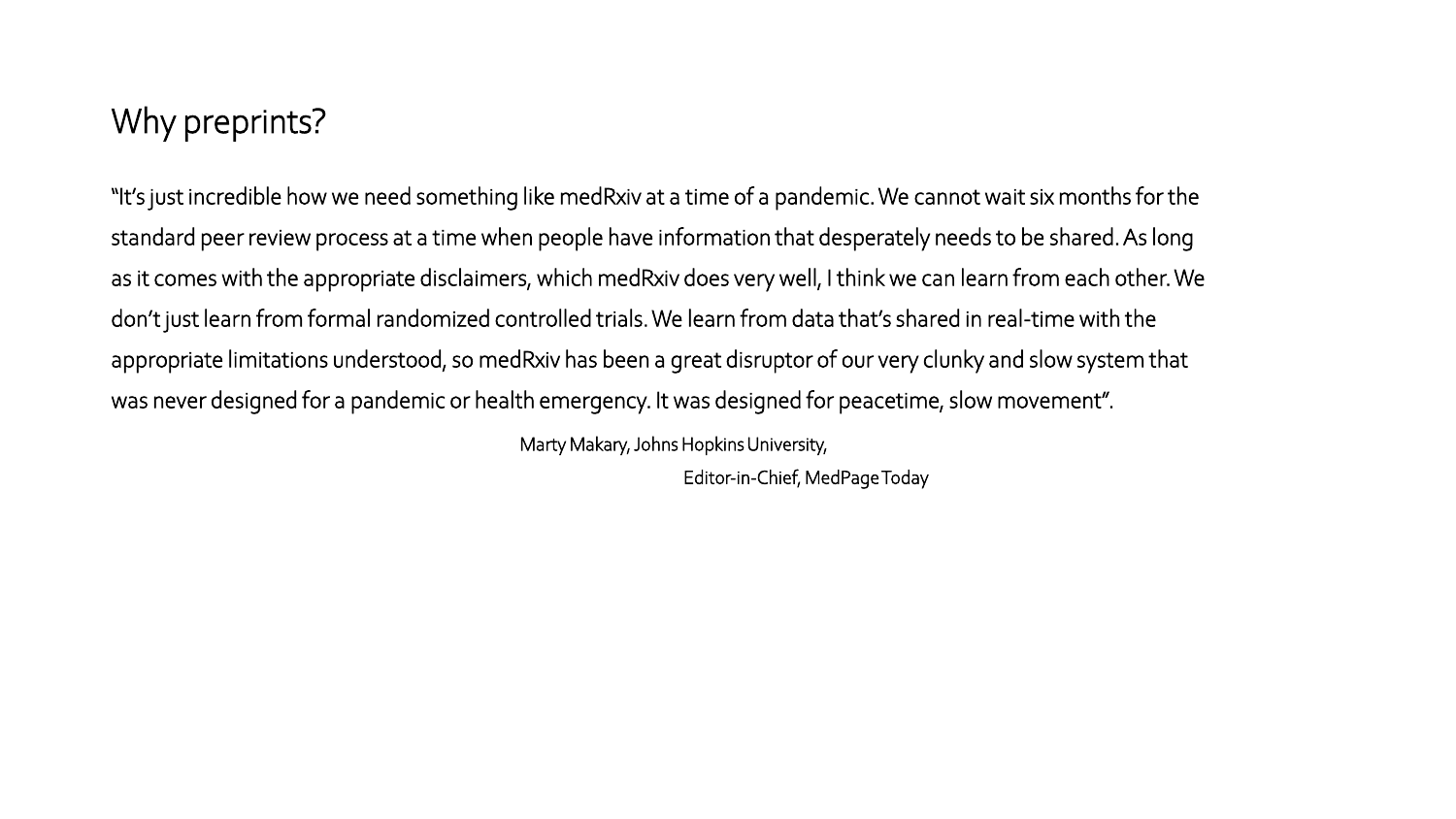Each paper is screened by scientists, not to judge quality but to reduce risk

Is it pseudoscience or nonsense? Is it a research paper? Have conflicts of interest been stated? Has ethics approval been given or waived? Have clinical trials been registered? Are patient data identifying?

Might it cause alarm about the safety of vaccines, drugs, common substances? Does it promote conspiracy theories? Does it predict therapeutic efficacy based only on computer modeling? Does it claim therapeutic benefit based on retrospective analysis of patient data? Might it result in reduction of drug availability for patients who need it?

bioRxiv declines 5-10% of submissions medRxiv declines 20-40% of submissions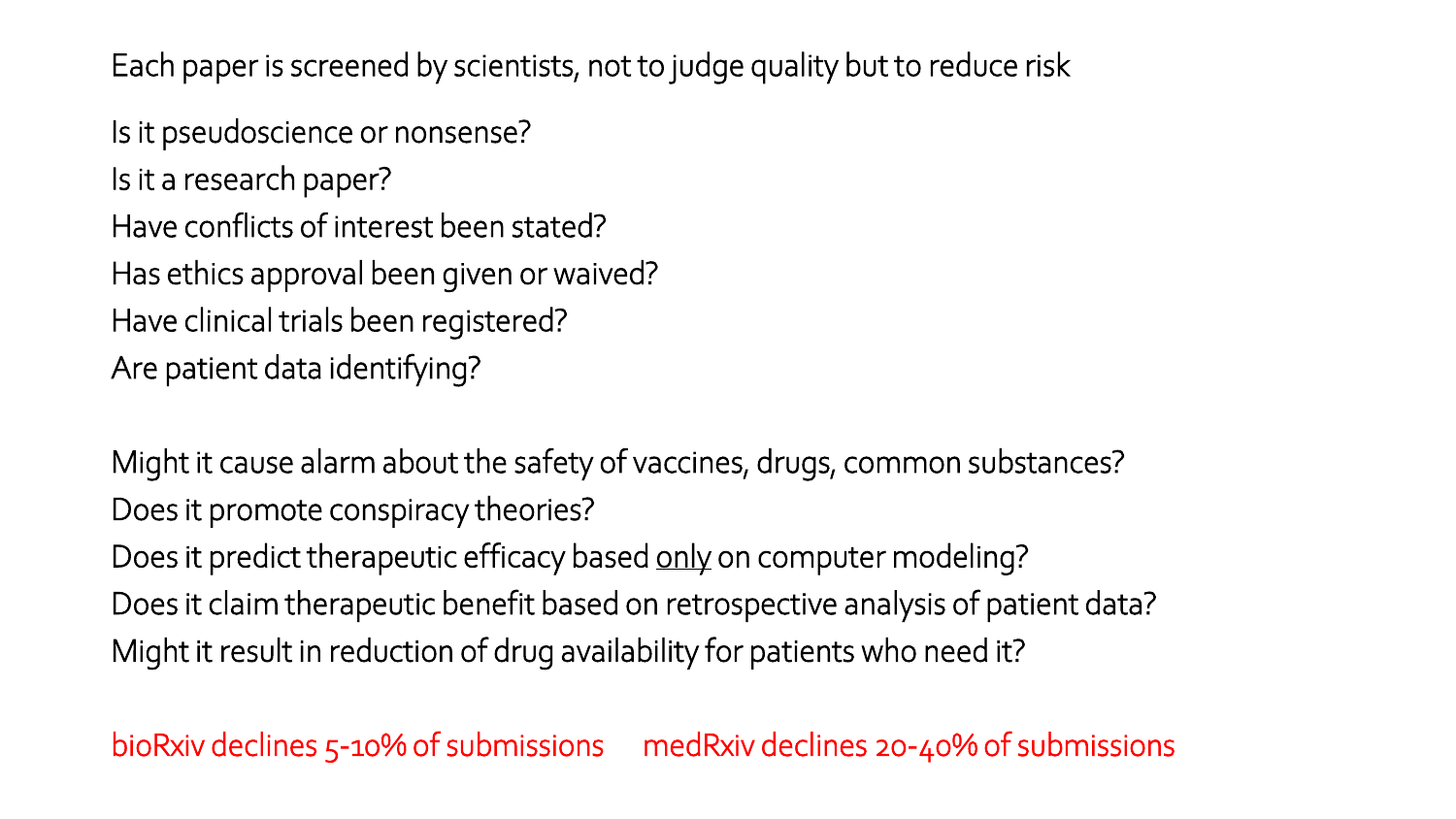### Many bioRxiv and medRxiv preprints are important

#### New Results

#### C Comments (27)

#### Discovery of a novel coronavirus associated with the recent pneumonia outbreak in humans and its potential bat origin

Peng Zhou, Xing-Lou Yang, Xian-Guang Wang, Ben Hu, Lei Zhang, Wei Zhang, Hao-Rui Si, Yan Zhu, Bei Li, Chao-Lin Huang, Hui-Dong Chen, Jing Chen, Yun Luo, Hua Guo, Ren-Di Jiang, Mei-Qin Liu, Ying Chen, Xu-Rui Shen, Xi Wang, Xiao-Shuang Zheng, Kai Zhao, Quan-Jiao Chen, Fei Deng, Lin-Lin Liu, Bing Yan, Fa-Xian Zhan, Yan-Yi Wang, Gengfu Xiao, Zheng-Li Shi

doi: https://doi.org/10.1101/2020.01.22.914952

Now published in Nature doi: 10.1038/s41586-020-2012-7

#### New Results

#### A SARS-CoV-2-Human Protein-Protein Interaction Map Reveals Drug Targets and **Potential Drug-Repurposing**

C Comments (29)

David E. Gordon, O Gwendolyn M. Jang, O Mehdi Bouhaddou, O Jiewei Xu, O Kirsten Obernier, Matthew J. O'Meara, Jeffrey Z. Guo, O Danielle L. Swaney, O Tia A. Tummino, O Ruth Huettenhain, <sup>1</sup> Robyn M. Kaake, <sup>1</sup> Alicia L. Richards, <sup>1</sup> Beril Tutuncuoglu, Helene Foussard, <sup>1</sup> Jyoti Batra, <sup>1</sup> Kelsey Haas, Maya Modak, O Minkyu Kim, O Paige Haas, O Benjamin J. Polacco, O Hannes Braberg, Jacqueline M. Fabius, <sup>1</sup> Manon Eckhardt, <sup>1</sup> Margaret Soucheray, Melanie J. Bennett, <sup>1</sup> Merve Cakir, <sup>1</sup> Michael J. McGregor, O Qiongyu Li, O Zun Zar Chi Naing, O Yuan Zhou, Shiming Peng, O Ilsa T. Kirby, O James E. Melnyk, **O** John S. Chorba, **O** Kevin Lou, **O** Shizhong A. Dai, O Wengi Shen, O Ying Shi, O Ziyang Zhang, C Inigo Barrio-Hernandez, C Danish Memon, C Claudia Hernandez-Armenta, C Christopher J.P. Mathy, <sup>1</sup> Tina Perica, <sup>5</sup> Kala B. Pilla, <sup>5</sup> Sai J. Ganesan, <sup>5</sup> Daniel J. Saltzberg, <sup>5</sup> Rakesh Ramachandran, Xi Liu, Sara B. Rosenthal, C Lorenzo Calviello, C Srivats Venkataramanan, Jose Liboy-Lugo, C Yizhu Lin, Stephanie A. Wankowicz, & Markus Bohn, Phillip P. Sharp, & Raphael Trenker, & Janet M. Young. **C** Devin A. Cavero, C Joseph Hiatt, C Theodore L. Roth, C Ujiwal Rathore, C Advait Subramanian, Julia Noack, Mathieu Hubert, Ferdinand Roesch, Thomas Vallet, Björn Meyer, O Kris M. White, O Lisa Miorin, Oren S. Rosenberg, Kliment A Verba, O David Agard, Melanie Ott, O Michael Emerman, O Davide Ruggero, Adolfo García-Sastre, O Natalia Jura, O Mark von Zastrow, O Jack Taunton, Alan Ashworth, O Olivier Schwartz, O Marco Vignuzzi, O Christophe d'Enfert, O Shaeri Mukherjee, Matt Jacobson, <sup>1</sup> Harmit S. Malik, <sup>1</sup> Danica G. Fujimori, <sup>1</sup> Trey Ideker, <sup>1</sup> Charles S. Craik, <sup>1</sup> Stephen Floor, **C** lames S. Fraser, C John Gross, C Andrei Sali, C Tanja Kortemme, C Pedro Beltrao, C Kevan Shokat, Brian K. Shoichet, B Nevan J. Krogan doi: https://doi.org/10.1101/2020.03.22.002386

Now published in Nature doi: 10.1038/s41586-020-2286-9

#### A serological assay to detect SARS-CoV-2 seroconversion in humans

Fatima Amanat, Daniel Stadlbauer, Shirin Strohmeier, Thi Nguyen, Veronika Chromikova, Meagan McMahon, Kaijun Jiang, Guha Asthagiri-Arunkumar, Denise Jurczyszak, Jose Polanco, Maria Bermudez-Gonzalez, Giulio Kleiner, Teresa Aydillo, Lisa Miorin, Daniel Fierer, Luz Amarilis Lugo, Erna Milunka Kojic, Jonathan Stoever, Sean T.H. Liu, Charlotte Cunningham-Rundles, Philip L. Felgner, Daniel Caplivski, Adolfo Garcia-Sastre, Allen Cheng, Katherine Kedzierska, Olli Vapalahti, Olussi Hepojoki, Viviana Simon, Florian Krammer, Thomas Moran

doi: https://doi.org/10.1101/2020.03.17.20037713

Now published in Nature Medicine doi: 10.1038/s41591-020-0913-5

#### C Comments (18)

 $OCon$ 

ents  $(12)$ 

#### Effect of Dexamethasone in Hospitalized Patients with COVID-19: **Preliminary Report**

**D** Peter Horby, <mark>D</mark> Wei Shen Lim, <mark>D</mark> Jonathan Emberson, D Marion Mafham, Jennifer Bell, <mark>D</mark> Louise Linsell, Natalie Staplin, Christopher Brightling, Andrew Ustianowski, Einas Elmahi, Benjamin Prudon, Christopher Green, Timothy Felton, David Chadwick, Kanchan Rege, C Christopher Fegan, **D** Lucy C Chappell, **D** Saul N Faust, **D** Thomas Jaki, **D** Katie Jeffery, **D** Alan Montgomery, **D** Kathryn Rowan, **BE Edmund Juszczak, B** J Kenneth Baillie, B Richard Haynes, B Martin J Landray, RECOVERY Collaborative Group

doi: https://doi.org/10.1101/2020.06.22.20137273

This article has been withdrawn. Click here for details

Now published in New England Journal of Medicine doi: 10.1056/NEJMoa2021436

### Some are flawed

Clara County. Methods On April 3-4, 2020, we tested county residents for antibodies

|                                                                                                                                                                                                                                                                                                                                                                                                                                                                                                                                                  | Comments (577) | Withdrawn                                                                                                                                                                                            | This article has been withdrawn. Click h                               |                                                                                                                                                |
|--------------------------------------------------------------------------------------------------------------------------------------------------------------------------------------------------------------------------------------------------------------------------------------------------------------------------------------------------------------------------------------------------------------------------------------------------------------------------------------------------------------------------------------------------|----------------|------------------------------------------------------------------------------------------------------------------------------------------------------------------------------------------------------|------------------------------------------------------------------------|------------------------------------------------------------------------------------------------------------------------------------------------|
| COVID-19 Antibody Seroprevalence in Santa Clara County,                                                                                                                                                                                                                                                                                                                                                                                                                                                                                          |                |                                                                                                                                                                                                      |                                                                        |                                                                                                                                                |
| California                                                                                                                                                                                                                                                                                                                                                                                                                                                                                                                                       |                |                                                                                                                                                                                                      | Uncanny similarity of unique inserts in the 2019-nCoV spike protein to |                                                                                                                                                |
| Eran Bendavid, Bianca Mulaney, Neeraj Sood, Soleil Shah, Emilia Ling, Rebecca Bromley-Dulfano, Cara Lai,<br>Zoe Weissberg, Rodrigo Saavedra-Walker, James Tedrow, Dona Tversky, Andrew Bogan, Thomas Kupiec,<br>Daniel Eichner, Ribhav Gupta, John Ioannidis, Jay Bhattacharya<br>doi: https://doi.org/10.1101/2020.04.14.20062463<br>This article is a preprint and has not been peer-reviewed [what does this mean?]. It<br>reports new medical research that has yet to be evaluated and so should not be used to<br>guide clinical practice. |                | HIV-1 gp120 and Gag<br>Prashant Pradhan, Ashutosh Kumar Pandey, Akhilesh Mishra, Parul Gupta, Praveen Kumar Tripathi<br>Manoj Balakrishnan Menon, James Gomes, Perumal Vivekanandan, Bishwajit Kundu |                                                                        |                                                                                                                                                |
|                                                                                                                                                                                                                                                                                                                                                                                                                                                                                                                                                  |                |                                                                                                                                                                                                      |                                                                        | doi: https://doi.org/10.1101/2020.01.30.927871<br>This article is a preprint and has not been certified by peer review [what does this mean?]. |
|                                                                                                                                                                                                                                                                                                                                                                                                                                                                                                                                                  |                | Info/History<br>Metrics<br>Abstract                                                                                                                                                                  | Preview PDF                                                            | Full Text<br>Info/History<br>Abstract                                                                                                          |
| Abstract                                                                                                                                                                                                                                                                                                                                                                                                                                                                                                                                         |                | Abstract                                                                                                                                                                                             |                                                                        |                                                                                                                                                |
| Background Addressing COVID-19 is a pressing health and social concern. To date,<br>many epidemic projections and policies addressing COVID-19 have been designed<br>without seroprevalence data to inform epidemic parameters. We measured the<br>seroprevalence of antibodies to SARS-CoV-2 in a community sample drawn from Santa                                                                                                                                                                                                             |                |                                                                                                                                                                                                      |                                                                        |                                                                                                                                                |

23 pandemic-related preprints have been withdrawn by authors 24 pandemic-related papers have been retracted by journals

Preview PDF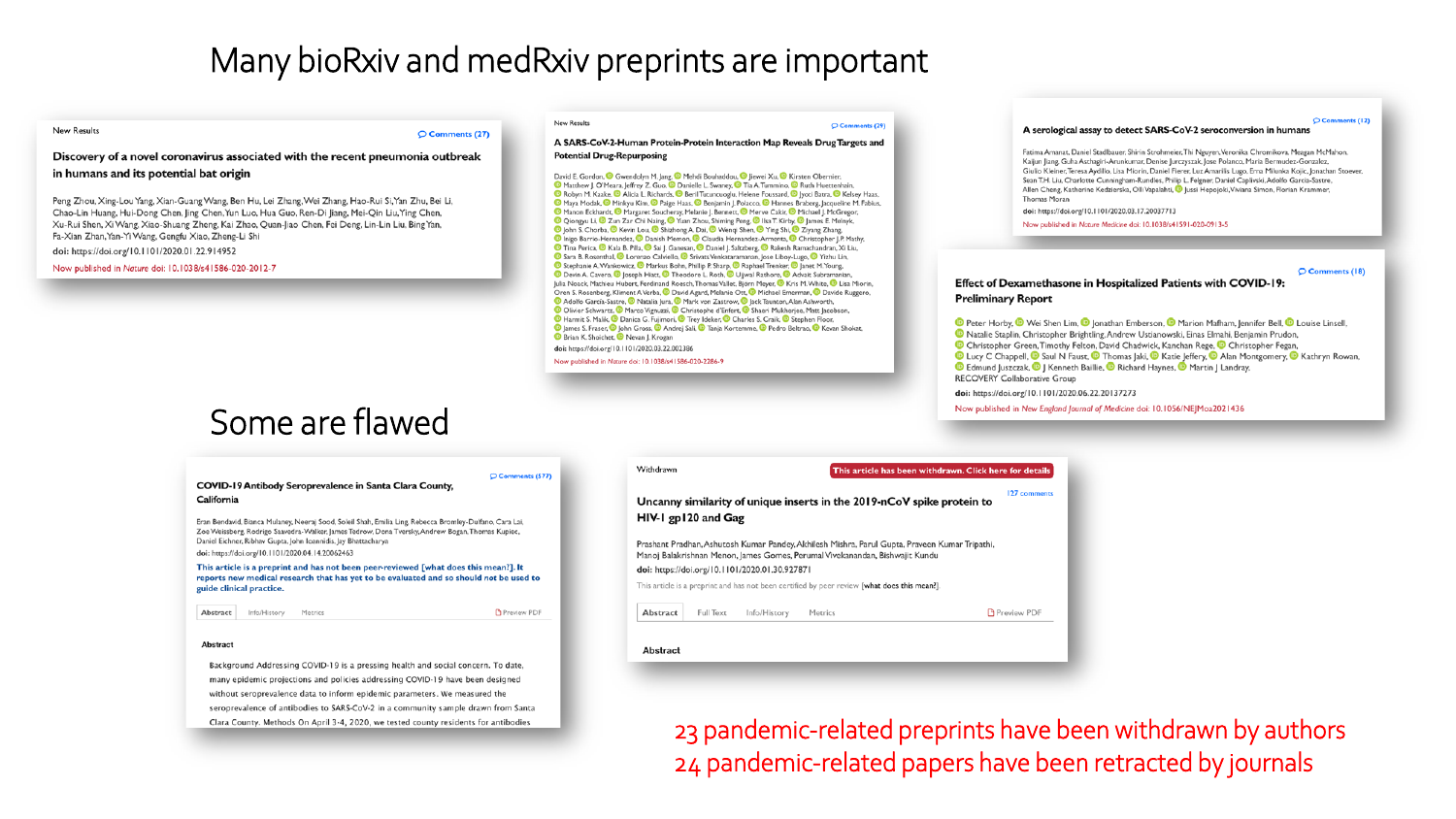### Not all "preprints" are responsibly screened and curated



- Screened before posting
- Authors withdrew paper after criticism
- Authors resubmitted improved versions
- Paper has now been published

### September 14, 2020



- Not screened before posting
- Major media reports and interviews
- Fierce criticism but no onsite commenting
- Paper remains unmodified and unpublished